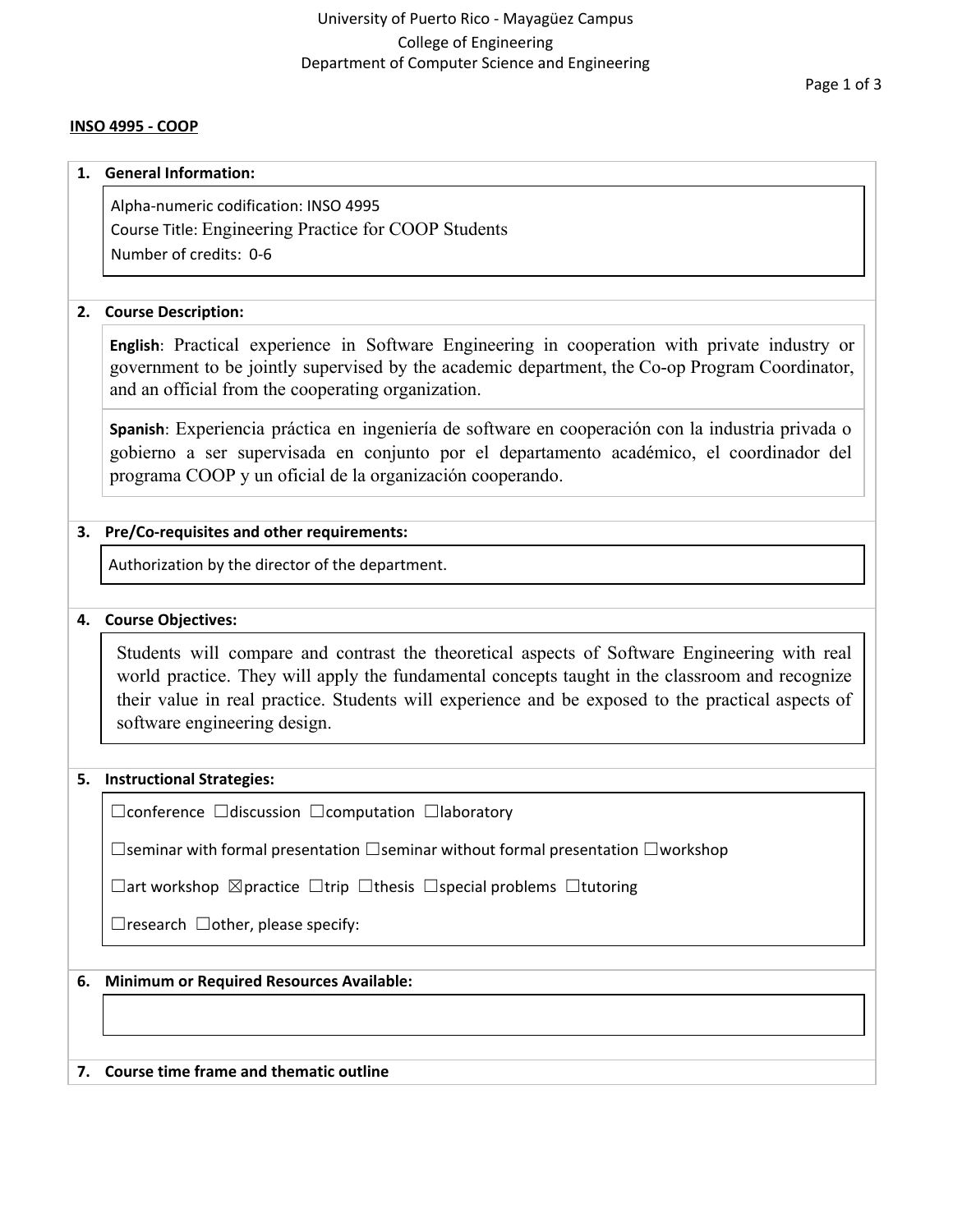| Outline | <b>Contact Hours</b> |
|---------|----------------------|
| N/A     |                      |

# **8. Grading System**

 $\boxtimes$ Quantifiable (letters)  $\Box$  Not Quantifiable

# **9. Evaluation Strategies**

|                              | Quantity | Percent |
|------------------------------|----------|---------|
| <b>Progress Report</b>       |          | 20%     |
| <b>Supervisor Evaluation</b> |          | 40%     |
| <b>Final Report</b>          |          | 40%     |
| <b>TOTAL:</b>                |          | 100%    |

# **10. Bibliography:**

No textbook is required.

# **11. Course Outcomes**

| After successfully completing the course, the student will be able to: |                                                                                                                                                                          | Program Student<br><b>Outcomes Impacted</b> |
|------------------------------------------------------------------------|--------------------------------------------------------------------------------------------------------------------------------------------------------------------------|---------------------------------------------|
| 1.                                                                     | Identify, formulate and analyze complex computing problems by applying<br>principles of computing, engineering, science, mathematics, and other<br>relevant disciplines. |                                             |
| 2.                                                                     | Solve complex computing problems by applying principles of computing,<br>engineering, science, mathematics, and other relevant disciplines.                              |                                             |
| 3.                                                                     | Apply engineering and computing principles to design, implement, and<br>evaluate a computing-based solution to meet a given set of computing<br>requirements.            | $\overline{2}$                              |
| 4.                                                                     | Consider public health, safety, and welfare in the solution of problems that<br>have potential societal impact.                                                          | 4                                           |
| 5.                                                                     | Consider global, cultural, social, environmental, and economic factors in<br>the solution of problems that have potential societal impact.                               | 4                                           |
| 6.                                                                     | Read and write technical reports or system's documentation.                                                                                                              | 3                                           |
| 7.                                                                     | Effectively communicate ideas in oral presentations or group discussions.                                                                                                | 3                                           |
| 8.                                                                     | Recognize ethical and professional responsibilities in engineering                                                                                                       | 4                                           |